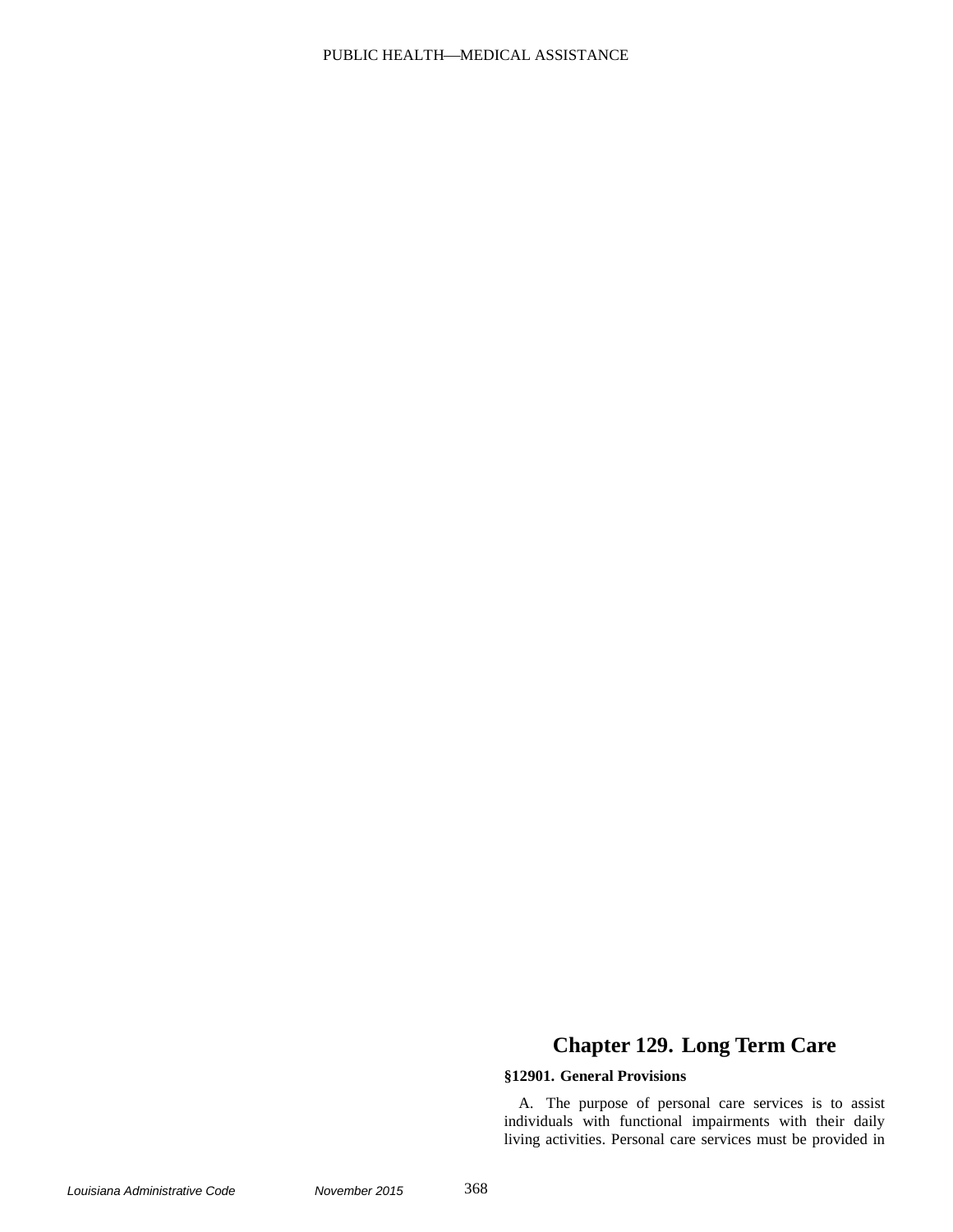accordance with an approved service plan and supporting documentation. In addition, personal care services must be coordinated with the other Medicaid and non-Medicaid services being provided to the recipient and will be considered in conjunction with those other services.

B. Each recipient requesting or receiving long-term personal care services (LT-PCS) shall undergo a functional eligibility screening utilizing an eligibility screening tool called the level of care eligibility tool (LOCET), or a subsequent eligibility tool designated by the Office of Aging and Adult Services (OAAS).

C. Each LT-PCS applicant/recipient shall be assessed using a uniform assessment tool called the minimum data set-home care (MDS-HC) or a subsequent assessment tool designated by OAAS. The MDS-HC is designed to verify that an individual meets eligibility qualifications and to determine resource allocation while identifying his/her need for support in performance of activities of daily living (ADLs) and instrumental activities of daily living (IADLs). The MDS-HC assessment generates a score which measures the recipient's degree of self-performance of late-loss activities of daily living during the period just before the assessment.

1. The late-loss ADLs are eating, toileting, transferring and bed mobility. An individual's assessment will generate a score which is representative of the individual's degree of self-performance on these four lateloss ADLs.

D. Based on the applicant/recipient's uniform assessment score, he/she is assigned to a level of support category and is eligible for a set allocation of weekly service hours associated with that level.

1. If the applicant/recipient is allocated less than 32 hours per week and believes that he/she is entitled to more hours, the applicant/recipient or his/her responsible representative may request a fair hearing to appeal the decision.

2. The applicant/recipient may qualify for more hours if it can be demonstrated that:

a. one or more answers to the questions involving late-loss ADLs are incorrect as recorded on the assessment; or

b. he/she needs additional hours to avoid entering into a nursing facility.

E. Requests for personal care services shall be accepted from the following individuals:

1. a Medicaid recipient who wants to receive personal care services;

2. an individual who is legally responsible for a recipient who may be in need of personal care services; or

3. a responsible representative designated by the recipient to act on his/her behalf in requesting personal care services.

F. Each recipient who requests PCS has the option to designate a responsible representative. For purposes of these provisions, a responsible representative shall be defined as the person designated by the recipient to act on his/her behalf in the process of accessing and/or maintaining personal care services.

1. The appropriate form authorized by OAAS shall be used to designate a responsible representative.

a. The written designation of a responsible representative does not give legal authority for that individual to independently handle the recipient's business without his/her involvement.

b. The written designation is valid until revoked by the recipient. To revoke the written designation, the revocation must be submitted in writing to OAAS or its designee.

2. The functions of a responsible representative are to:

a. assist and represent the recipient in the assessment, care plan development and service delivery processes; and

b. to aid the recipient in obtaining all necessary documentation for these processes.

3. No individual may concurrently serve as a responsible representative for more than two participants in OAAS-operated Medicaid home and community-based service programs. This includes but is not limited to:

a. the Program of All-Inclusive Care for the Elderly;

b. long-term personal care services;

c. the community choices waiver; and

d. the adult day health care waiver.

G. The Department of Health and Hospitals may remove an LT-PCS service provider from the LT-PCS provider freedom of choice list and offer freedom of choice to LT-PCS participants when:

1. one or more of the following departmental proceedings are pending against a LT-PCS participant's service provider:

a. revocation of the provider's home and community-based services license;

b. exclusion from the Medicaid Program;

c. termination from the Medicaid Program; or

d. withholding of Medicaid reimbursement as authorized by the department's surveillance and utilization review (SURS) Rule (LAC 50:I.Chapter 41);

2. the service provider fails to timely renew its home and community-based services license as required by the home and community-based services providers licensing standards Rule (LAC 48:I.Chapter 50); or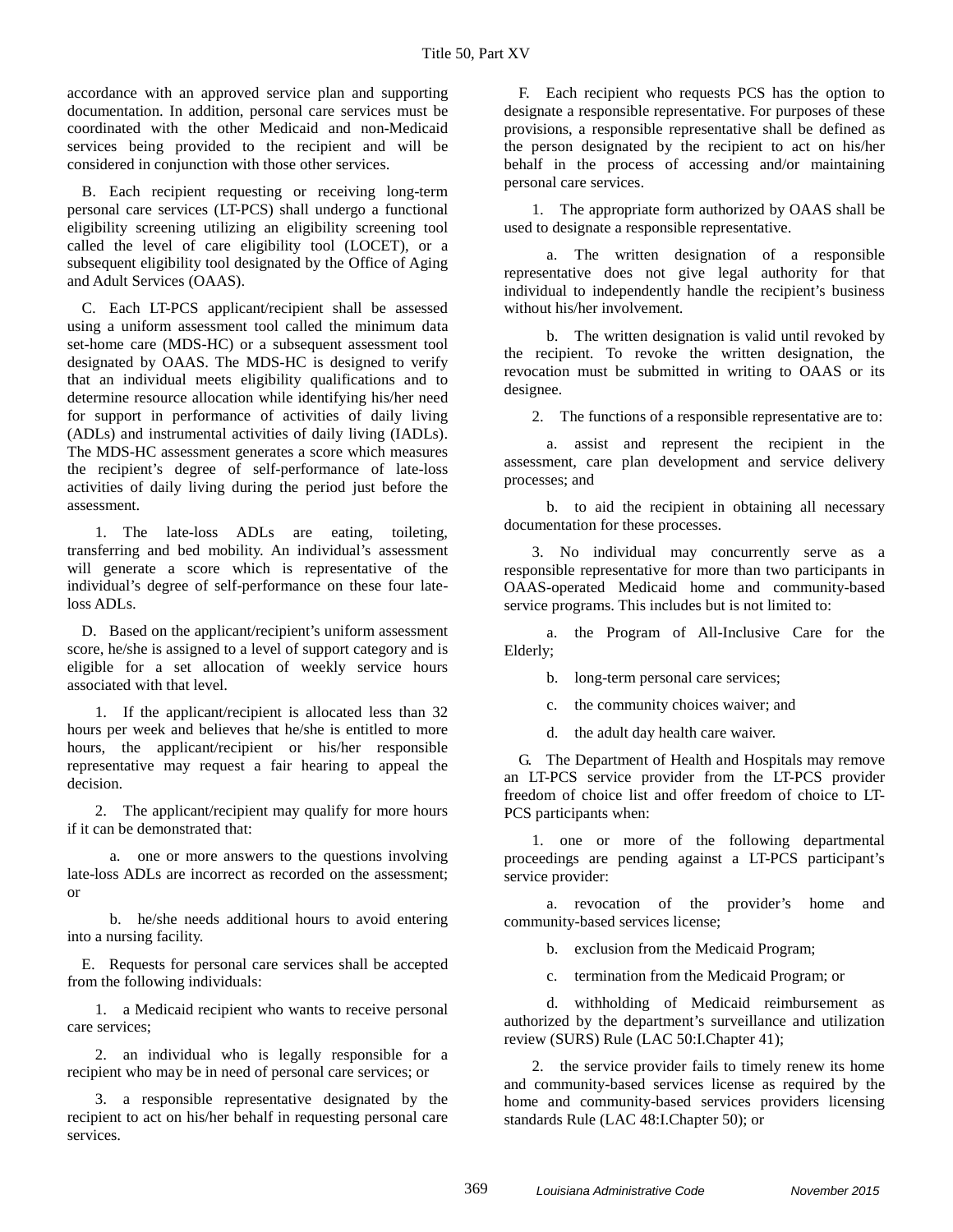3. the service provider's assets have been seized by the Louisiana Attorney General's office.

AUTHORITY NOTE: Promulgated in accordance with R.S. 36:254 and Title XIX of the Social Security Act.

HISTORICAL NOTE: Promulgated by the Department of Health and Hospitals, Office of the Secretary, Bureau of Health Services Financing, LR 29:911 (June 2003), amended LR 30:2831 (December 2004), amended by the Department of Health and Hospitals, Office of Aging and Adult Services, LR 32:2082 (November 2006), LR 34:2577 (December 2008), amended by the Department of Health and Hospitals, Bureau of Health Services Financing and the Office of Aging and Adult Services, LR 35:2450 (November 2009), LR 39:2506 (September 2013), LR 41:540 (March 2015).

#### **§12902. Participant Direction Option**

A. The Office of Aging and Adult Services implements a pilot program, the Louisiana Personal Options Program (La POP), which will allow recipients who receive long term personal care services (LT-PCS) to have the option of utilizing an alternative method to receive and manage their services. Recipients may direct and manage their own services by electing to participate in La POP, rather than accessing their services through a traditional personal care agency.

1. La POP shall be implemented through a phase-in process in Department of Health and Hospitals administrative regions designated by OAAS.

2. La POP participants will use a monthly budget allowance to manage their own personal care services. Some of the monthly allowance may be used to purchase items that increase a participant's independence or substitute for his/her dependence on human assistance.

B. Participants are required to use counseling and financial management services in order to assume responsibility for directing their services and managing their budget.

1. A financial management agency is utilized to provide financial management and payroll services to La POP participants.

2. With the assistance of a services consultant, participants develop a personal support plan based on their approved plan of care and choose the individuals they wish to hire to provide the services.

C. An orientation to the Louisiana Personal Options Program, including participant roles and responsibilities, is required for all participants prior to the completion of enrollment in the program. The intent of the orientation is to provide participants with a program handbook and other tools they need to effectively and safely manage their services.

D. La POP participants may elect to discontinue participation in the program at any time. The services consultant must be notified and will begin the disenrollment process within five business days from the date of notification. A face-to-face meeting may be required if the individual remains eligible for long-term personal care services.

1. La POP services will continue until the transition to services provided by a personal care agency is completed.

2. Once disenrolled from La POP, the participant must continue to receive services through a traditional personal care services agency for a minimum of three months before re-enrollment in La POP can be considered.

E. La POP participants may be involuntarily disenrolled from the program for any of the following reasons.

1. Health, Safety and Well-being. The Office of Aging and Adult Services or its designee makes a determination that the health, safety and well-being of a participant is compromised or threatened by continued participation in La POP.

2. Change in Condition. The participant's ability to direct his/her own care diminishes to a point where he/she can no longer do so and there is no responsible representative available to direct the care.

3. Misuse of Monthly Allocation of Funds. The La POP participant or his/her responsible representative uses the monthly budgeted funds to purchase items unrelated to personal care needs or otherwise misappropriate the funds.

4. Failure to Provide Required Documentation. The participant or his/her responsible representative fails to complete and submit employee time sheets in a timely and accurate manner, or provide required documentation of expenditures and related items as prescribed in the Louisiana Personal Options Program's roles and responsibility agreement.

5. Unsafe Working Conditions. The conditions in the workplace prevent the direct service worker from performing his/her duties or threaten his/her safety. The direct service worker must document and report these situations to OAAS or its designee.

AUTHORITY NOTE: Promulgated in accordance with R.S. 36:254 and Title XIX of the Social Security Act.

HISTORICAL NOTE: Promulgated by the Department of Health and Hospitals, Office of Aging and Adult Services, LR 34:2578 (December 2008), amended by the Department of Health and Hospitals, Bureau of Health Services Financing and the Office of Aging and Adult Services, LR 39:2507 (September 2013).

## **§12903. Covered Services**

A. *Personal care services* are defined as those services that provide assistance with the distinct tasks associated with the performance of the activities of daily living (ADLs) and the instrumental activities of daily living (IADLs). Assistance may be either the actual performance of the personal care task for the individual or supervision and prompting so the individual performs the task by him/herself. ADLs are those personal, functional activities required by the recipient. ADLs include tasks such as:

- 1. eating;
- 2. bathing;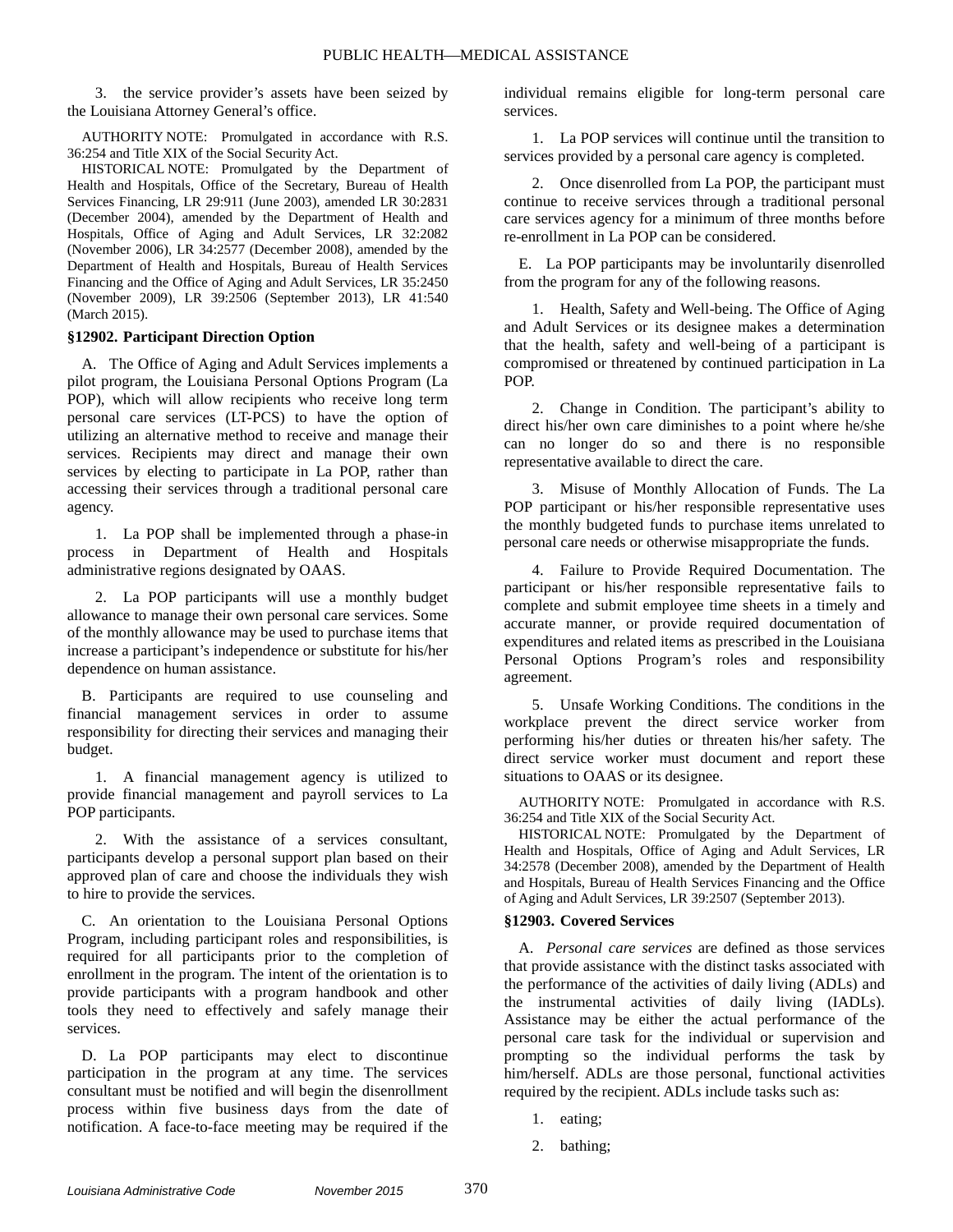- 3. dressing;
- 4. grooming;

5. transferring (getting in/out of the tub, from a bed to a chair);

- 6. ambulation;
- 7. toileting; and
- 8. bed mobility.

B. IADLs are those activities that are considered essential but may not require performance on a daily basis. IADLs cannot be performed in the recipient's home when he/she is absent from the home. IADLs include tasks such as:

1. light housekeeping;

2. food preparation and storage;

- 3. shopping;
- 4. laundry;

5. assisting with scheduling medical appointments when necessary;

6. accompanying the recipient to medical appointments when necessary;

7. assisting the recipient to access transportation; and

8. reminding the recipient to take his/her medication as prescribed by the physician; and

9. medically non-complex tasks where the direct service worker has received the proper training pursuant to R.S. 37:1031-1034.

C. Emergency and nonemergency medical transportation is a covered Medicaid service and is available to all recipients. Non-medical transportation is not a required component of personal care services. However, providers may choose to furnish transportation for recipients during the course of providing personal care services. If transportation is furnished, the provider agency must accept any liability for their employee transporting a recipient. It is the responsibility of the provider agency to ensure that the employee has a current, valid driver's license and automobile liability insurance.

1. La POP participants may choose to use some of their monthly budget to purchase non-medical transportation.

a. If transportation is furnished, the participant must accept all liability for their employee transporting them. It is the responsibility of the participant to ensure that the employee has a current, valid driver's license and automobile liability insurance.

D. Constant or intermittent supervision and/or sitter services are not a component of personal care services.

E. La POP participants may choose to use their services budgets to pay for items that increase their independence or

substitute for their dependence on human assistance. Such items must be purchased in accordance with the policies and procedures established by OAAS.

F. Personal care services may be provided by one worker for up to three long-term personal care service recipients who live together and who have a common direct service provider.

AUTHORITY NOTE: Promulgated in accordance with R.S. 36:254 and Title XIX of the Social Security Act.

HISTORICAL NOTE: Promulgated by the Department of Health and Hospitals, Office of the Secretary, Bureau of Health Services Financing, LR 29:912 (June 2003), amended LR 30:2831 (December 2004), amended by the Department of Health and Hospitals, Office of Aging and Adult Services, LR 34:2578 (December 2008), amended by the Department of Health and Hospitals, Bureau of Health Services Financing and the Office of Aging and Adult Services, LR 39:2507 (September 2013).

## **§12905. Eligibility Criteria**

A. Personal care services shall be available to recipients who are 65 years of age or older, or 21 years of age or older and have a disability. Persons with a disability must as meet the disability criteria established by the Social Security Administration.

B. Recipients must meet the eligibility criteria established by OAAS or its designee. Personal care services are medically necessary if the recipient:

1. meets the medical standards for admission to a nursing facility and requires limited assistance with at least one or more activities of daily living;

2. is able, either independently or through a responsible representative, to participate in his/her care and direct the services provided by the personal care services worker. A responsible representative is defined as the person designated by the recipient to act on his/her behalf in the process of accessing and/or maintaining personal care services; and

3. faces a substantial possibility of deterioration in mental or physical condition or functioning if either home and community-based services or nursing facility services are not provided in less than 120 days. This criterion is considered met if:

a. the recipient is in a nursing facility and could be discharged if community-based services were available;

b. is likely to require nursing facility admission within the next 120 days; or

c. has a primary caregiver who has a disability or is over the age of 70.

C. Persons who are eligible to receive LT-PCS have the option of participating in La POP. To participate in La POP, the individual must:

1. give informed consent to participate;

2. be able to understand the rights, risks, and responsibilities of managing his/her own care; and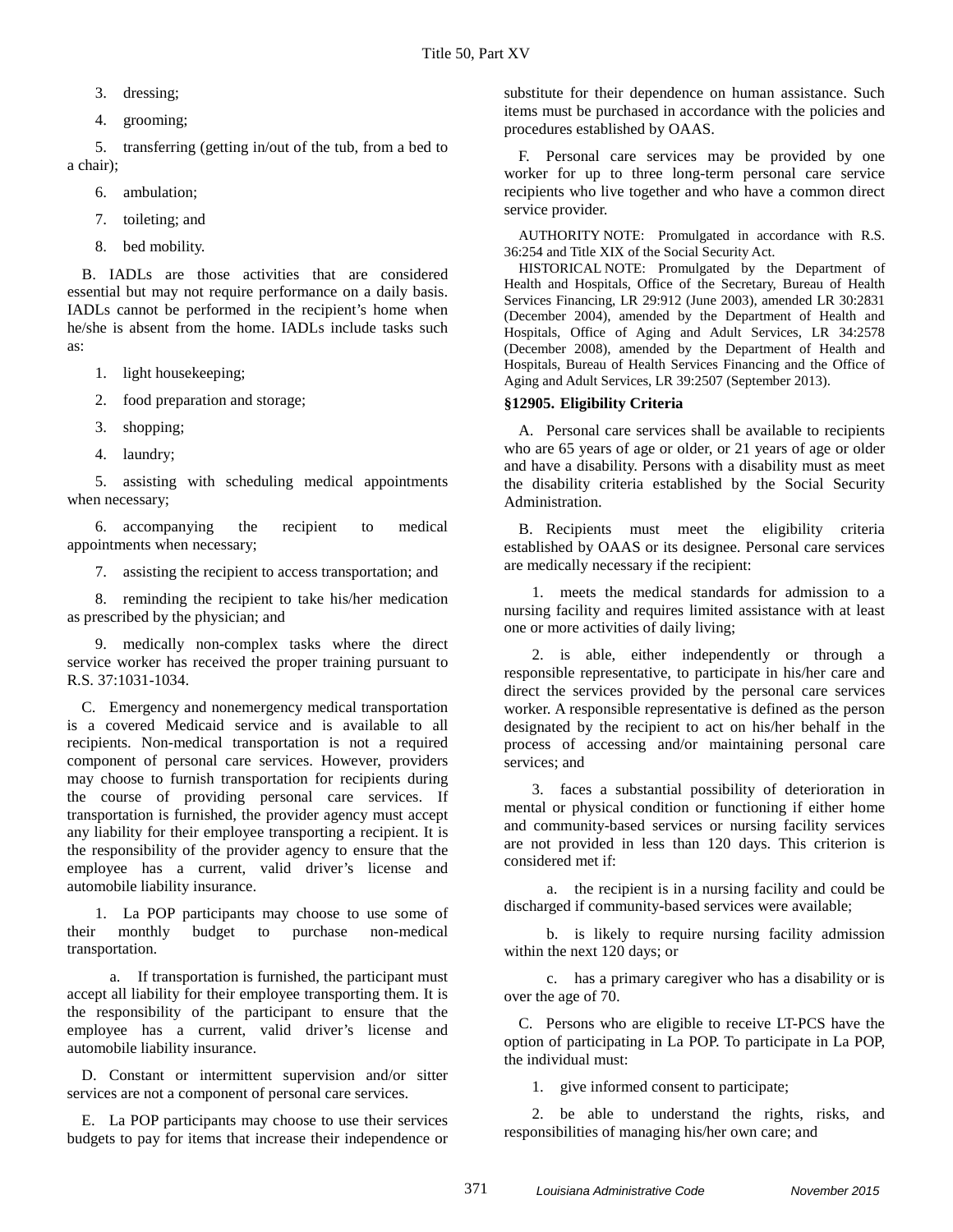3. be willing to complete and follow a personal supports plan with the help of a services consultant; or

4. if unable to make decisions independently, have a willing personal representative who understands the rights, risks and responsibilities of managing the participant's care.

D. Persons designated as the personal representative of either an individual receiving services under LT-PCS or the La POP option may not be the paid direct service worker of the individual they are representing.

AUTHORITY NOTE: Promulgated in accordance with R.S. 36:254 and Title XIX of the Social Security Act.

HISTORICAL NOTE: Promulgated by the Department of Health and Hospitals, Office of the Secretary, Bureau of Health Services Financing, LR 29:912 (June 2003), amended LR 30:2831 (December 2004), amended by the Department of Health and Hospitals, Office of the Secretary, Office of Aging and Adult Services, LR 32:2082 (November 2006), LR 34:2579 (December 2008), amended by the Department of Health and Hospitals, Bureau of Health Services Financing and the Office of Aging and Adult Services, LR 39:2507 (September 2013).

#### **§12907. Recipient Rights and Responsibilities**

A. Recipients who receive services under the Long-Term Personal Care Services Program have the right to actively participate in the development of their plan of care and the decision-making process regarding service delivery. Recipients also have the right to freedom of choice in the selection of a provider of personal care services and to participate in the following activities:

1. interviewing and selecting the personal care worker who will be providing services in their home;

2. developing the work schedule for their personal care worker;

3. training the individual personal care worker in the specific skills necessary to maintain the recipient's independent functioning while maintaining him/her in the home;

4. developing an emergency component in the plan of care that includes a list of personal care staff who can serve as back-up when unforeseen circumstances prevent the regularly scheduled worker from providing services;

5. signing off on payroll logs and other documentation to verify staff work hours and to authorize payment;

6. evaluating the personal care worker's job performance; and

7. transferring or discharging the personal care worker assigned to provide their services;

8. an informal resolution process to address their complaints and/or concerns regarding personal care services; and

9. a formal resolution process to address those situations where the informal resolution process fails to resolve their complaint.

B. Changing Providers. Recipients may request to change PCS agencies without cause once after each three month interval during the service authorization period. Recipients may request to change PCS providers with good cause at any time during the service authorization period.

Good Cause—the failure of the provider to furnish services in compliance with the plan of care. *Good cause* shall be determined by OAAS or its designee.

C. In addition to these rights, a La POP participant has certain responsibilities, including:

1. managing their services budget in accordance with an approved personal supports plan;

2. notifying the services consultant at the earliest reasonable time of admission to a hospital, nursing facility, rehabilitation facility or any other institution;

3. interviewing, hiring, supervising and firing their direct service workers and other employer related functions;

4. completing and submitting all required paperwork in a timely manner and complying with all applicable tax and labor laws;

5. treating their employees, the services consultant and La POP staff with respect;

6. assuring that the direct service worker is on the Louisiana Direct Services Worker Registry before wages can be authorized and paid;

7. authorizing and making changes in worker wages and benefits within the authorized budget of the personal supports plan;

8. developing the work schedule for their direct service worker;

9. training the direct service worker in the specific skills necessary to maintain the participant's independent functioning to remain in the home;

10. developing a viable individualized emergency back-up plan in the personal supports plan;

11. accurately signing off on payroll logs and other documentation to verify staff work hours and authorizing payment;

12. cooperating with the Department's quality assurance, program integrity, and program evaluation activities; and

13. providing any documentation requested by the Department or its designee in a timely manner.

AUTHORITY NOTE: Promulgated in accordance with R.S. 36:254 and Title XIX of the Social Security Act.

HISTORICAL NOTE: Promulgated by the Department of Health and Hospitals, Office of the Secretary, Bureau of Health Services Financing, LR 29:912 (June 2003), amended LR 30:2832 (December 2004), amended by the Department of Health and Hospitals, Office of Aging and Adult Services, LR 34:2579 (December 2008), amended by the Department of Health and Hospitals, Bureau of Health Services Financing and the Office of Aging and Adult Services, LR 39:2508 (September 2013).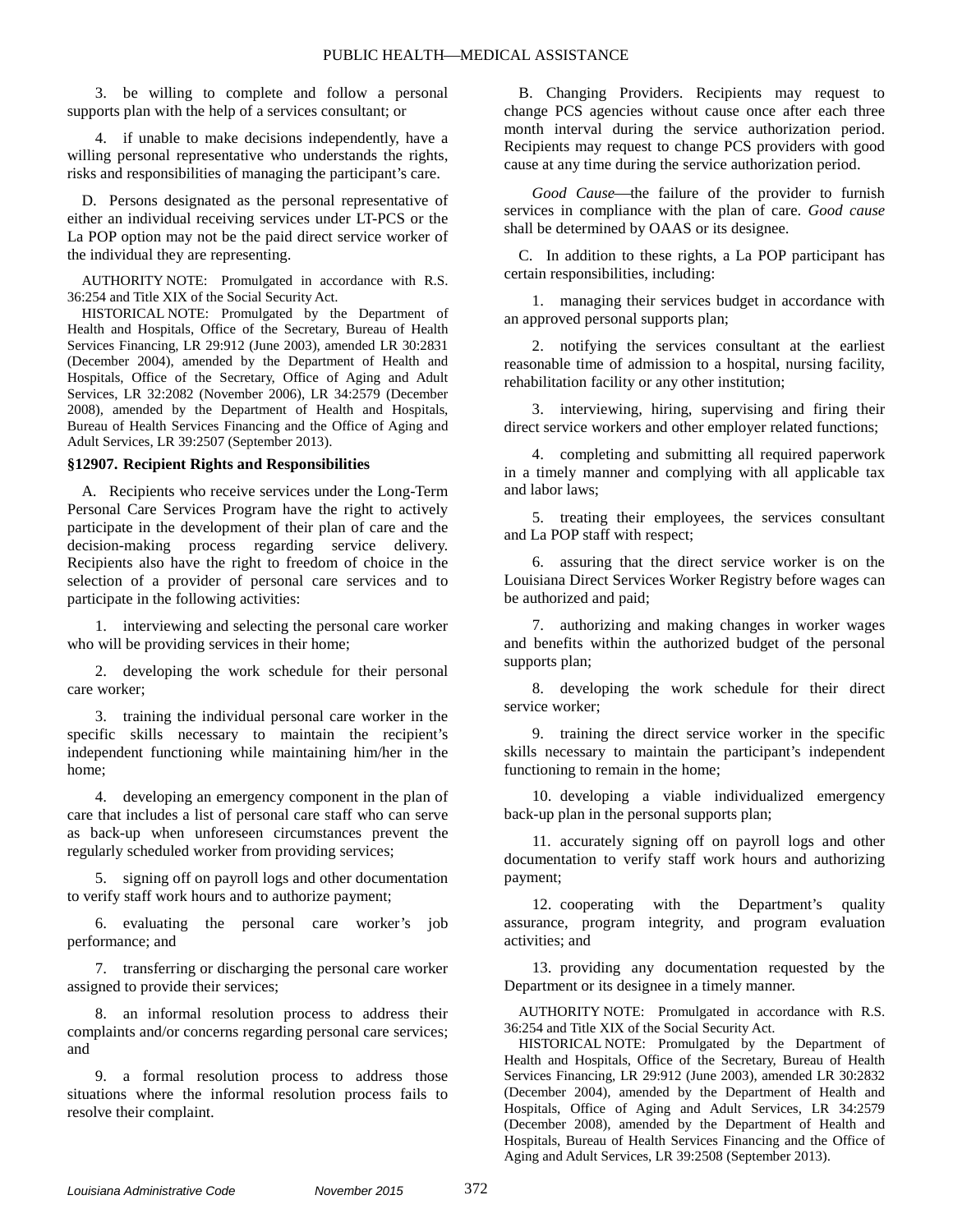#### **§12909. Standards for Participation**

A. In order to participate as a personal care services provider in the Medicaid Program, an agency:

1. must comply with:

- a. state licensing regulations;
- b. Medicaid provider enrollment requirements;

c. the standards of care set forth by the Louisiana Board of Nursing; and

d. any federal or state laws, rules, regulations, policies and procedures contained in the Medicaid provider manual for personal care services, or other document issued by the department. Failure to do may result in sanctions;

2. must possess a current, valid home and community based services license to provide personal care attendant services issued by the Department of Health and Hospitals, Health Standards Section.

B. In addition, a Medicaid enrolled agency must:

1. maintain adequate documentation as specified by OAAS, or its designee, to support service delivery and compliance with the approved POC and will provide said documentation at the request of the department or its designee; and

2. assure that all agency staff is employed in accordance with Internal Revenue Service (IRS) and Department of Labor regulations.

C. An LT-PCS provider shall not refuse to serve any individual who chooses his agency unless there is documentation to support an inability to meet the individual's needs, or all previous efforts to provide service and supports have failed and there is no option but to refuse services.

1. OAAS or its designee must be immediately notified of the circumstances surrounding a refusal by a provider to render services.

2. This requirement can only be waived by OAAS or its designee.

D. OAAS or its designee is charged with the responsibility of setting the standards, monitoring the outcomes and applying administrative sanctions for failures by service providers to meet the minimum standards for participation.

1. Failure to meet the minimum standards shall result in a range of required corrective actions including, but not limited to:

- a. removal from the Freedom of Choice listing;
- b. a citation of deficient practice;
- c. a request for corrective action plan; and/or
- d. administrative sanctions.

2. Continued failure to meet the minimum standards shall result in the loss of referral of new LT-PCS recipients and/or continued enrollment as an LT-PCS provider.

AUTHORITY NOTE: Promulgated in accordance with R.S. 36:254 and Title XIX of the Social Security Act.

HISTORICAL NOTE: Promulgated by the Department of Health and Hospitals, Office of the Secretary, Bureau of Health Services Financing, LR 29:912 (June 2003), amended LR 30:2832 (December 2004), amended by the Department of Health and Hospitals, Office of Aging and Adult Services, LR 34:2579 (December 2008), amended by the Department of Health and Hospitals, Bureau of Health Services Financing and the Office of Aging and Adult Services, LR 35:2451 (November 2009), LR 39:2508 (September 2013).

#### **§12910. La POP Standards for Participation**

A. Direct service workers employed under LA POP must meet the same requirement as those hired by a PCS agency.

B. All workers must be employed in accordance with Internal Revenue Service (IRS) and Department of Labor regulations.

AUTHORITY NOTE: Promulgated in accordance with R.S. 36:254 and Title XIX of the Social Security Act.

HISTORICAL NOTE: Promulgated by the Department of Health and Hospitals, Office of Aging and Adult Services, LR 34:2580 (December 2008), amended by the Department of Health and Hospitals, Bureau of Health Services Financing and Office of Aging and Adult Services, LR 39:2508 (September 2013).

#### **§12911. Staffing Requirements**

A. All staff providing direct care to the recipient, whether they are employed by a PCS agency or a recipient participating in La POP, must meet the qualifications for furnishing personal care services per the licensing regulations. The direct service worker shall demonstrate empathy toward the elderly and persons with disabilities, an ability to provide care to these recipients, and the maturity and ability to deal effectively with the demands of the job.

B. Restrictions

1. The following individuals are prohibited from being reimbursed for providing services to a recipient:

- a. the recipient's spouse;
- b. the recipient's curator;
- c. the recipient's tutor;
- d. the recipient's legal guardian;

e. the recipient's designated responsible representative; or

f. the person to whom the recipient has given representative and mandate authority (also known as Power of Attorney).

AUTHORITY NOTE: Promulgated in accordance with R.S. 36:254 and Title XIX of the Social Security Act.

HISTORICAL NOTE: Promulgated by the Department of Health and Hospitals, Office of the Secretary, Bureau of Health Services Financing, LR 30:2832 (December 2004), amended by the Department of Health and Hospitals, Office of Aging and Adult Services, LR 34:2580 (December 2008), amended by the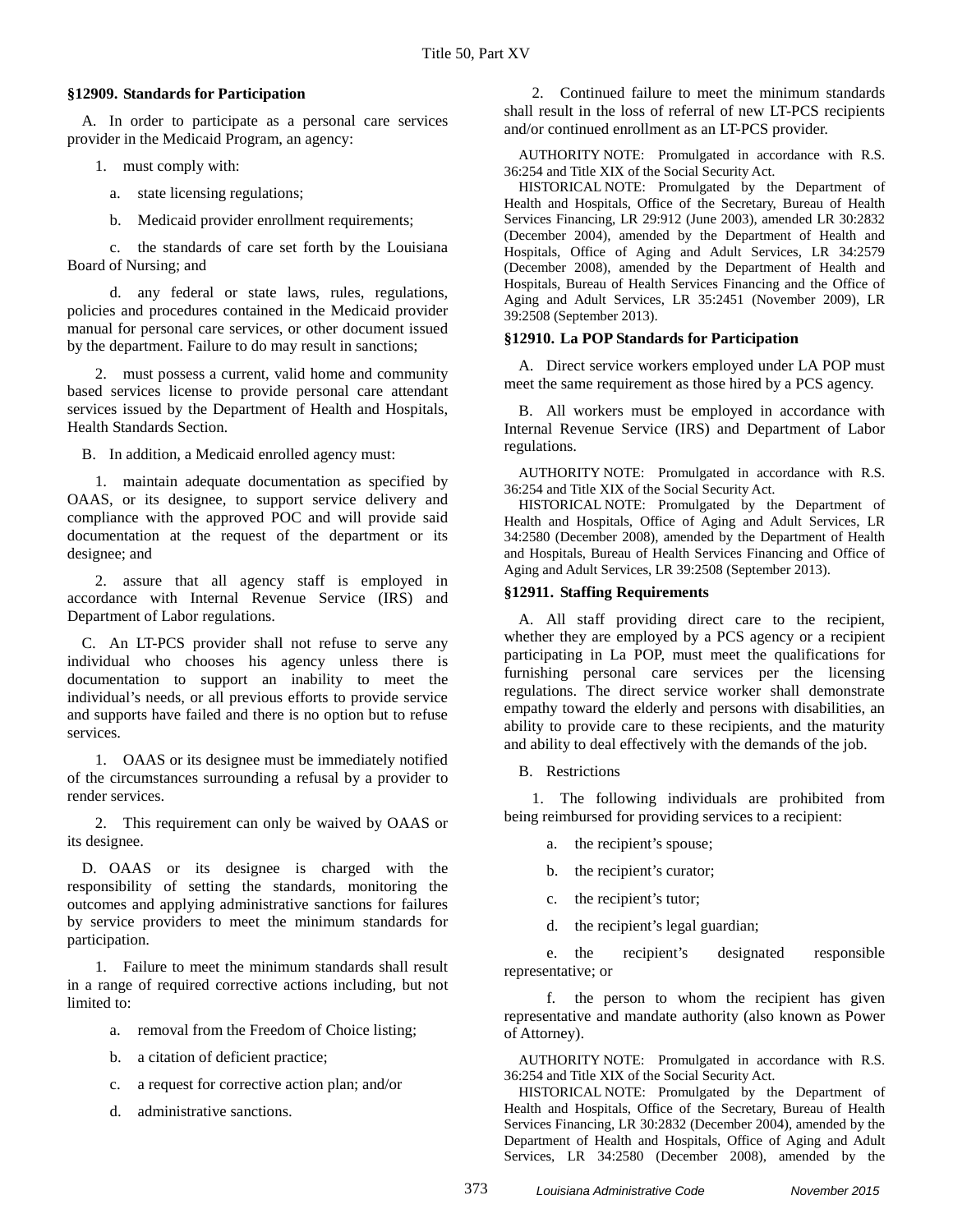Department of Health and Hospitals, Bureau of Health Services Financing and the Office of Aging and Adult Services, LR 39:2508 (September 2013).

## **§12912. Training**

A. Training costs for direct service workers employed by La POP participants shall be paid out of the La POP participant's personal supports plan budget.

AUTHORITY NOTE: Promulgated in accordance with R.S. 36:254 and Title XIX of the Social Security Act.

HISTORICAL NOTE: Promulgated by the Department of Health and Hospitals, Office of Aging and Adult Services, LR 34:2580 (December 2008), amended by the Department of Health and Hospitals, Bureau of Health Services Financing and the Office of Aging and Adult Services, LR 39:2509 (September 2013).

#### **§12913. Service Delivery**

A. Personal care services shall be provided in the recipient's home or in another location outside of the recipient's home if the provision of these services allows the recipient to participate in normal life activities pertaining to the IADLs cited in the plan of care. The recipient's home is defined as the place where he/she resides such as a house, an apartment, a boarding house, or the house or apartment of a family member or unpaid primary care-giver. IADLs cannot be performed in the recipient's home when the recipient is absent from the home.

B. The provision of services outside of the recipient's home does not include trips outside of the borders of the state without written prior approval of OAAS or its designee, through the plan of care or otherwise.

C. Participants are not permitted to receive LT-PCS while living in a home or property owned, operated, or controlled by an owner, operator, agent, or employee of a licensed provider of long-term care services, and providers are prohibited from providing and billing for services under these circumstances. Participants may not live in the home of a direct support worker unless the direct support worker is related by blood or marriage to the participant.

1. The provisions of §12913.C may be waived with prior written approval by OAAS or its designee.

D. Participants are not permitted to live in homes or property owned, operated, or controlled by a provider of services who is not related by blood or marriage to the participant.

E. Place(s) of service must be documented in the plan of care and service logs.

F. It is permissible for an LT-PCS recipient to use his/her approved LT-PCS weekly allotment flexibly provided that it is done so in accordance with the recipient's preferences and personal schedule and is properly documented in accordance with OAAS policy.

AUTHORITY NOTE: Promulgated in accordance with R.S. 36:254 and Title XIX of the Social Security Act.

HISTORICAL NOTE: Promulgated by the Department of Health and Hospitals, Office of the Secretary, Bureau of Health Services Financing, LR 29:913 (June 2003), amended LR 30:2833 (December 2004), amended by the Department of Health and Hospitals, Office of Aging and Adult Services, LR 34:2581 (December 2008), amended by the Department of Health and Hospitals, Bureau of Health Financing and the Office of Aging and Adult Services, LR 39:2509 (September 2013), LR 41:541 (March 2015).

#### **§12915. Service Limitations**

A. Personal care services shall be limited to up to 32 hours per week. Authorization of service hours shall be considered on a case-by-case basis as substantiated by the recipient's plan of care and supporting documentation.

B. There shall be no duplication of services.

1. Personal care services may not be provided while the recipient is admitted to or attending a program which provides in-home assistance with IADLs or ADLs or while the recipient is admitted to or attending a program or setting where such assistance is available to the recipient.

AUTHORITY NOTE: Promulgated in accordance with R.S. 36:254 and Title XIX of the Social Security Act.

HISTORICAL NOTE: Promulgated by the Department of Health and Hospitals, Office of the Secretary, Bureau of Health Services Financing, LR 29:913 (June 2003), amended by the Department of Health and Hospitals, Office of Aging and Adult Services, LR 34:2581 (December 2008), amended by the Department of Health and Hospitals, Bureau of Health Services Financing and the Office of Aging and Adult Services, LR 35:2451 (November 2009), LR 39:2509 (September 2013).

#### **§12917. Reimbursement Methodology**

A. Reimbursement for personal care services shall be a prospective flat rate for each approved unit of service that is provided to the recipient. One quarter hour is the standard unit of service for personal care services. Reimbursement shall not be paid for the provision of less than one quarter hour of service. Additional reimbursement shall not be available for transportation furnished during the course of providing personal care services.

B. Personal Care Workers Wage Enhancement.

1. Effective February 9, 2007, an hourly wage enhancement payment in the amount of \$2 will be reimbursed to providers for full-time equivalent (FTE) personal care workers who provide services to Medicaid recipients.

a. At least 75 percent of the wage enhancement shall be paid in the aggregate to personal care workers as wages. If less than 100 percent of the enhancement is paid in wages, the remainder, up to 25 percent shall be used to pay employer-related taxes, insurance and employee benefits.

2. Effective September 20, 2007, the minimum hourly rate paid to personal care workers shall be the federal minimum wage in effect on February 20, 2007 plus 75 percent of the wage enhancement or the current federal minimum wage, whichever is higher.

3. Providers shall be required to submit a certified wage register to the Department verifying the personal care workers' gross wages for the quarter ending June 30, 2005. The wage register will be used to establish a payroll baseline for each provider. It shall include the following information: